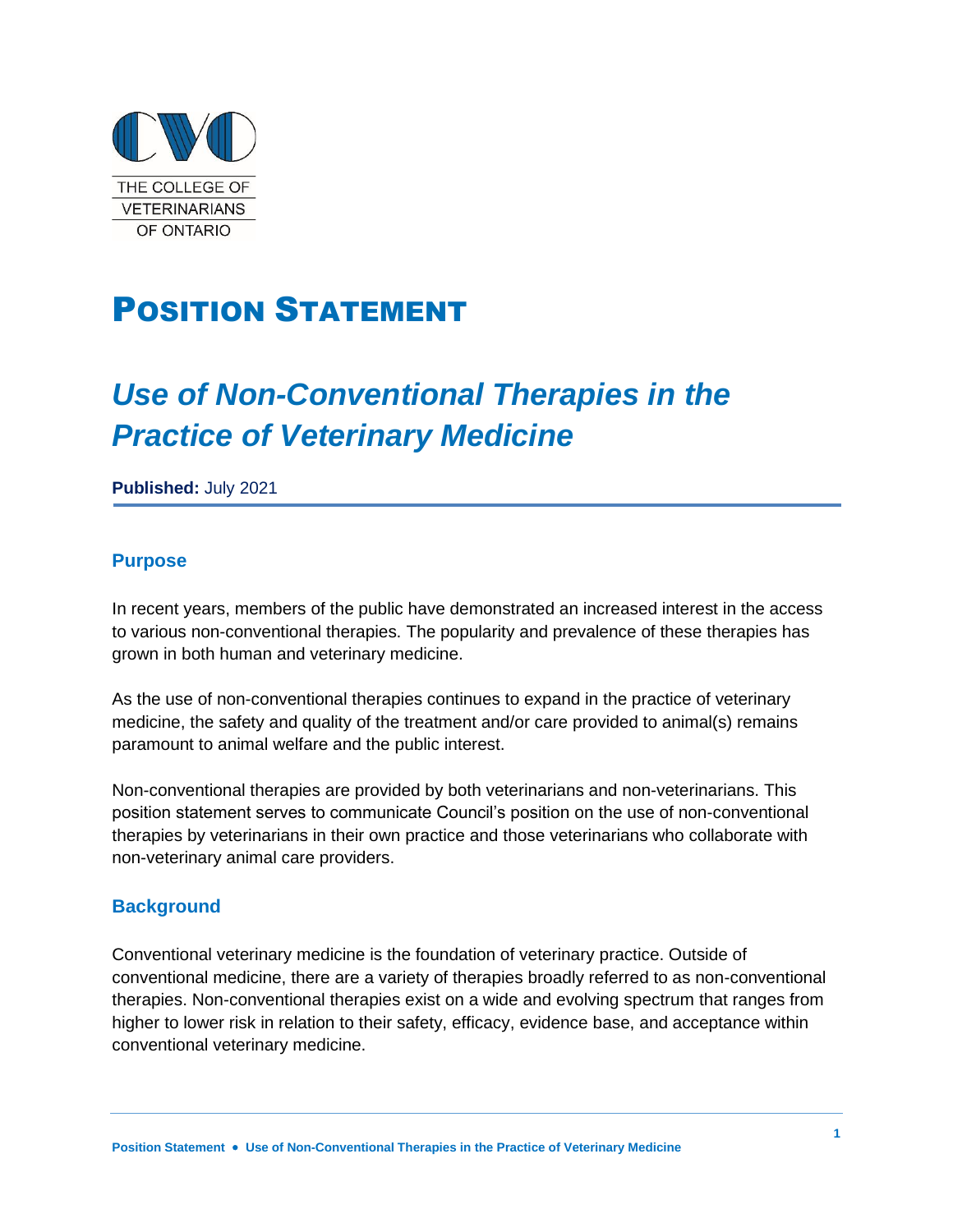The College's previous *Position Statement*: *The Practice of Complementary and Alternative Veterinary Medicine*, published over ten years ago, stated the use of complementary and alternative therapies constituted the practice of veterinary medicine and could only be performed by a veterinarian or under a veterinarian's supervision or delegation. Today this is no longer realistic. The public's expectation, in both human and animal healthcare, is to have access to, and choice in, selecting a provider for lower-risk non-conventional therapies.

The current reality is that many non-veterinarians are providing non-conventional therapies as treatment and/or care to animal(s), with or without veterinarian input. In most cases, the College does not consider this the practice of veterinary medicine. Exclusive scopes of practice, where all treatment and/or care for an animal(s) is provided by a veterinarian solely, are no longer feasible nor reasonable. The boundaries between conventional medicine and non-conventional therapies are not absolute. An updated regulatory approach that is risk-focused is required.

### **Definitions**

**Conventional Veterinary Medicine:** Conventional veterinary medicine is defined as the type of treatment, diagnostic analysis, and conceptualization of disease or ailment that is the primary focus of the curricula of university faculties of veterinary medicine. Conventional veterinary medicine can also be referred to as traditional veterinary medicine or evidence-based veterinary medicine and is the type of veterinary medicine that is generally provided in veterinary hospitals and in clinical practice.<sup>1</sup>

**Non-Conventional Therapy:** Non-conventional therapy is defined as treatment and/or care that exists outside of conventional veterinary medicine. When non-conventional therapies are used in combination with conventional veterinary medicine, they are considered as integrative therapies. When they are used instead of conventional veterinary medicine, they are considered as alternative therapies.

### **Position**

Council acknowledges the continual evolution of the practice of veterinary medicine. Contemporary veterinary practice often includes the use of both conventional veterinary medicine and non-conventional therapies. Council's mandate is veterinary medicine and animal health and welfare, and includes the oversight of the use of both conventional and nonconventional therapies in the treatment and/or care of animals. This position balances access to care, consumer choice, and accountability.

If a veterinarian chooses to integrate non-conventional therapies into their conventional veterinary medicine practice, Council expects that the veterinarian considers:

<sup>&</sup>lt;sup>1</sup> Adapted from the College of Physicians and Surgeons of Ontario Policy Statement #3-11: Complementary/Alternative Medicine